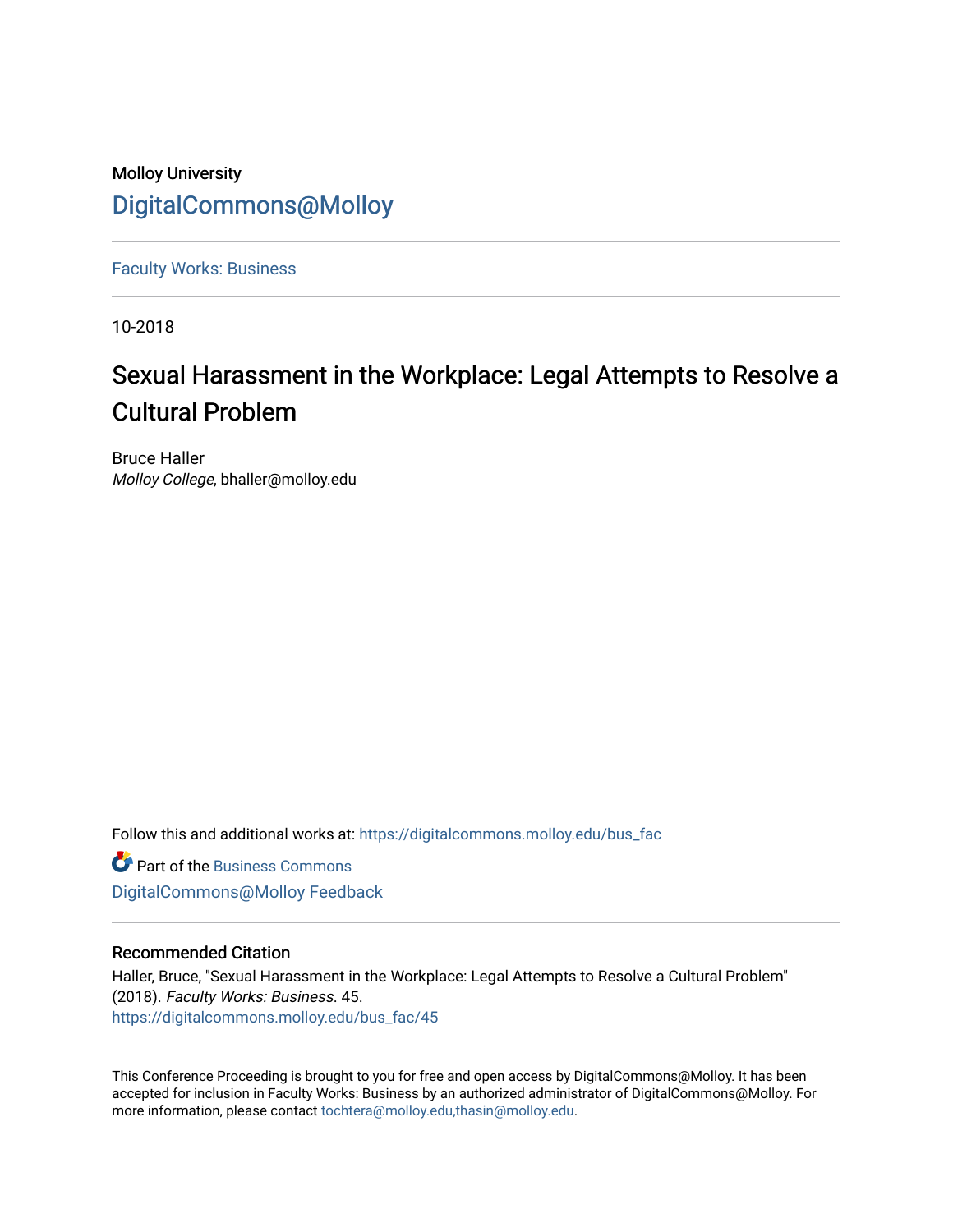# **Sexual Harassment in the Workplace: Legal Attempts to Resolve a Cultural Problem**

#### *Bruce L. Haller*

Division of Business Molloy College 1000 Hempstead Avenue Rockville Centre, NY 11571 (516)323-3097 *bhaller@molloy.edu*

#### *ABSTRACT*

This paper is going to detail the legal definitions and imposed liability for sexual harassment in the workplace. A historic discussion of harassment and the courts attempts to ameliorate the prevalence of this pervasive societal problem will be analyzed. Social and psychological factors in the under and delayed reporting of workplace harassment will be explained. Finally, proposed solutions, both legal and cultural, will be examined and proposed.

#### **Keywords**

Sexual harassment, employer liability

#### **1 INTRODUCTION**

Not everyone is Harvey Weinstein – morally or financially. The #MeToo movement has renewed awareness for a workplace epidemic reminiscent of Anita Hill's televised testimony before the Senate Judiciary Committee in October 1991. Sexual harassment in the workplace harms victims, families, human relations and all of society. The law must make every effort to eliminate sexual harassment.

If the law is to contribute to ameliorating this pervasive harm, the remedies the legal system should provide must include employment policy modification, training in order to induce behavior modification and an award of meaningful monetary damages. Monetary damages are only meaningful if liability is imposed on a responsible, financially capable entity. In many cases, the employer of the victim and usually the harasser, as well, are the responsible parties.

This paper will explore and detail employer liability for sexual harassment in the workplace under the Civil Rights Act of 1964 as amended by the Civil Rights Act of 1991 and subsequent administrative and court interpretations. The employer's liability for harassment committed by the employee's peers, supervisor, clients, vendors and officers will be distinguished under current law.

Part one will define sexual harassment in the workplace. The elements of "unwelcomeness," based on sex and affecting a tangible or intangible condition of employment, will be discussed individually. How these required terms have been interpreted, both historically and from jurisdiction to jurisdiction, is vital to employers and employees seeking to implement policies and consequences to halt sexual harassment in the workplace.

Part two of this paper will look at employer liability for sexual harassment in the workplace. The different legal requirements for employer liability depending on who the alleged harasser is and what steps the employer took and when the employer took them to prevent or stop the harassment. As the opening of this paper flippants thankfully, not everyone is Harvey Weinstein. Victims of sexual harassment may successfully establish a violation of the law and damages, but if the only person held accountable cannot pay the judgment, how can the law and the system even portend to make the victim whole?

Part three will examine the prevalence of workplace sexual harassment. EEOC complaints and various studies attempting to measure the pervasiveness of this problem will be examined. The gap between the significant number of reported instances, according to research surveys, and the number of reported complaints is problematic. Partially explainable by evidentiary difficulties, the #MeToo social media phenomenon may indicate a more serious cultural problem with combatting workplace harassment. The research of Princeton professors, Margaret E. Tankard and Elizabeth Levy Paluck, discussing the phenomenon and its rationale of society's reinforcement for non-reporting instances of sexual harassment will be placed in context for legal ramifications.

Part four will examine various approaches to modify current law in light of an increased public awareness of the sexual harassment problem. New York State has initiated legislation proposing mandatory training, limitations on the use of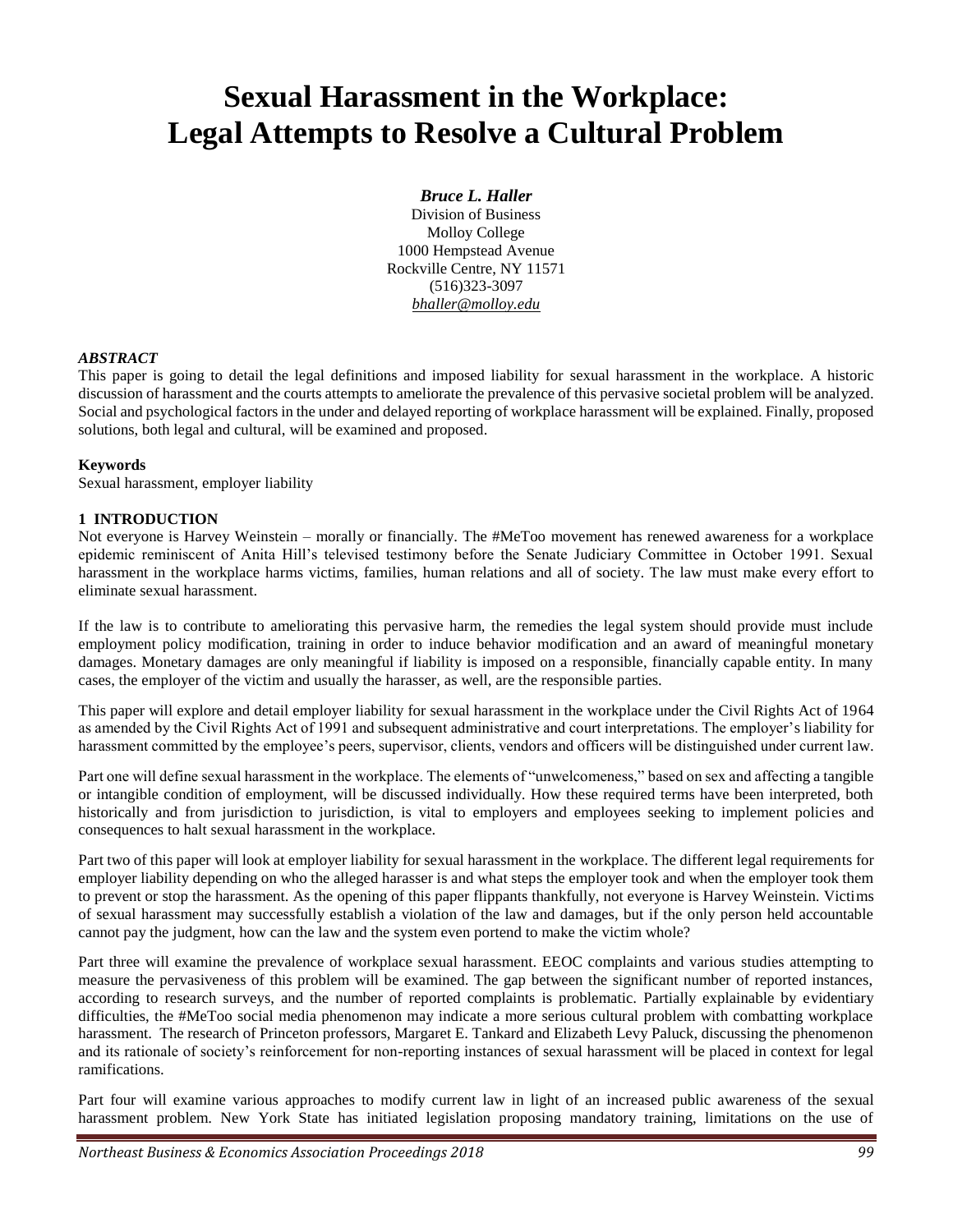nondisclosure agreements and prohibitions in using public funds to compensate victims of sexual harassment by public officials. The efficacy and probable impact of such proposals will be interpreted, along with additional suggestions, for mitigating sexual harassment in the workplace and will be expanded upon.

#### **2 SEXUAL HARASSMENT IN THE WORKPLACE DEFINED**

What is actionable under the law and what is rude, unprofessional, uncivil or would incite a reasonable parent of three daughters to punch out a pig are usually two different standards. Both must be prevented. Both negatively impact our families, our workplaces and our society. This paper is about what is actionable under the law.

Title VII of the Civil Rights Act of 1964 makes it an unlawful employment practice for an employer to discriminate against any individual with respect to terms conditions or privileges of employment, because of race color, religion, sex or national origin (42 U.S.C. § 2000). Sexual harassment, as well as harassment based on race, religion and national origin, has been held to constitute discrimination as proscribed by Title VII.

Sexual harassment in the workplace is unwelcome conduct based on sex that affects a tangible or intangible condition of employment. Not all conduct based on sex in the workplace is illegal. Conduct which does not rise to the standard prohibited under section 703 of Title VII of the Civil Rights Act of 1964 as amended and subsequent case law progeny (Meritor Savings Bank v. Vinson, 1986) is still important to prevent and may result in adverse employment actions based on employment contracts or employment at will status.

Unwelcome conduct is not the same as voluntary conduct. In Vinson, the US Supreme Court held the correct inquiry under the Title VII harassment claim "…is whether (the victim) by her conduct indicated that the alleged sexual advances were unwelcome, not whether her actual participation in sexual intercourse was voluntary" (id.).

Evidence the victim contemporaneously protested and communicated her unwelcomeness is helpful but not required. The complainant's case is strengthened as to satisfying the "unwelcome" requirement if lack of welcome was expressed in a timely manner and the strength of the argument improves if the protest is made to the harasser directly, ideally in front of reliable neutral witnesses.

Variables which cloud the case include a prior sexual relationship with the defendant-harasser, the complainant's history of behaving in a sexually aggressive manner or using sexually-oriented language in the workplace (Gan v. Kepro Circuit Systems, 1982). A careful balancing of conduct and character generalizations when attempting to determine unwelcomeness is cautioned by the Court in Vinson (477 U.S. 57, 1986).

Entering a workplace that has a history of anti-female or abusive has rarely been interpreted as indicating welcomeness on the part of the new female employee. A majority of courts and the Commission believe a woman does not assume the risk of harassment in these circumstances (Barbetta v. Chemlawn Services Corp., 1987).

"Conduct based on sex" may mean either the conduct was of a sexual subject matter or the harasser's conduct was because of the victim's sex. If the victim is being harassed or the victim of a hostile work environment because of their gender or sexual orientation (EEOC v. Scott Medical Health Center, 2016) a Title VII violation has occurred (Hicks v. Gates Rubber Co., 1987).

The unwelcome conduct based on sex must affect a term or condition of employment. If the term is a tangible such as the discrimination has direct economic consequences, such as termination, demotion or pay cuts, the common categorization is "Quid Pro Quo" sexual harassment (Vance v. Ball State University, 2013).

When the condition of employment affected is intangible, the "hostile environment" created must be severe or pervasive to a reasonable person (Harris v. Forklift Systems, Inc., 1993). Individual evidence of psychological harm was not deemed necessary by the Court. The focus should be on whether an ordinary person would perceive and does perceive the environment to be hostile or abusive according to Justice O'Conner who wrote the majority opinion in Harris. No one factor alone determines whether a particular conduct violates Title VII. As the EEOC Guidelines emphasize, "the Commission will evaluate the totality of the circumstances."

#### **3 PART TWO, EMPLOYER LIABILITY FOR SEXUAL HARASSMENT IN THE WORKPLACE**

The employer is strictly liable for quid pro quo sexual harassment (Burlington Industries, Inc., v. Ellerth, 1998). Under theories of agency law if a tangible condition of employment was affected, the employer is vicariously liable if said action was conditioned upon unwelcome conduct based on sex.

An employer is liable for their employees creating a hostile work environment based on the following rules as outlined in Ellerth and Faragher (Faragher v. Boca Raton, 1998)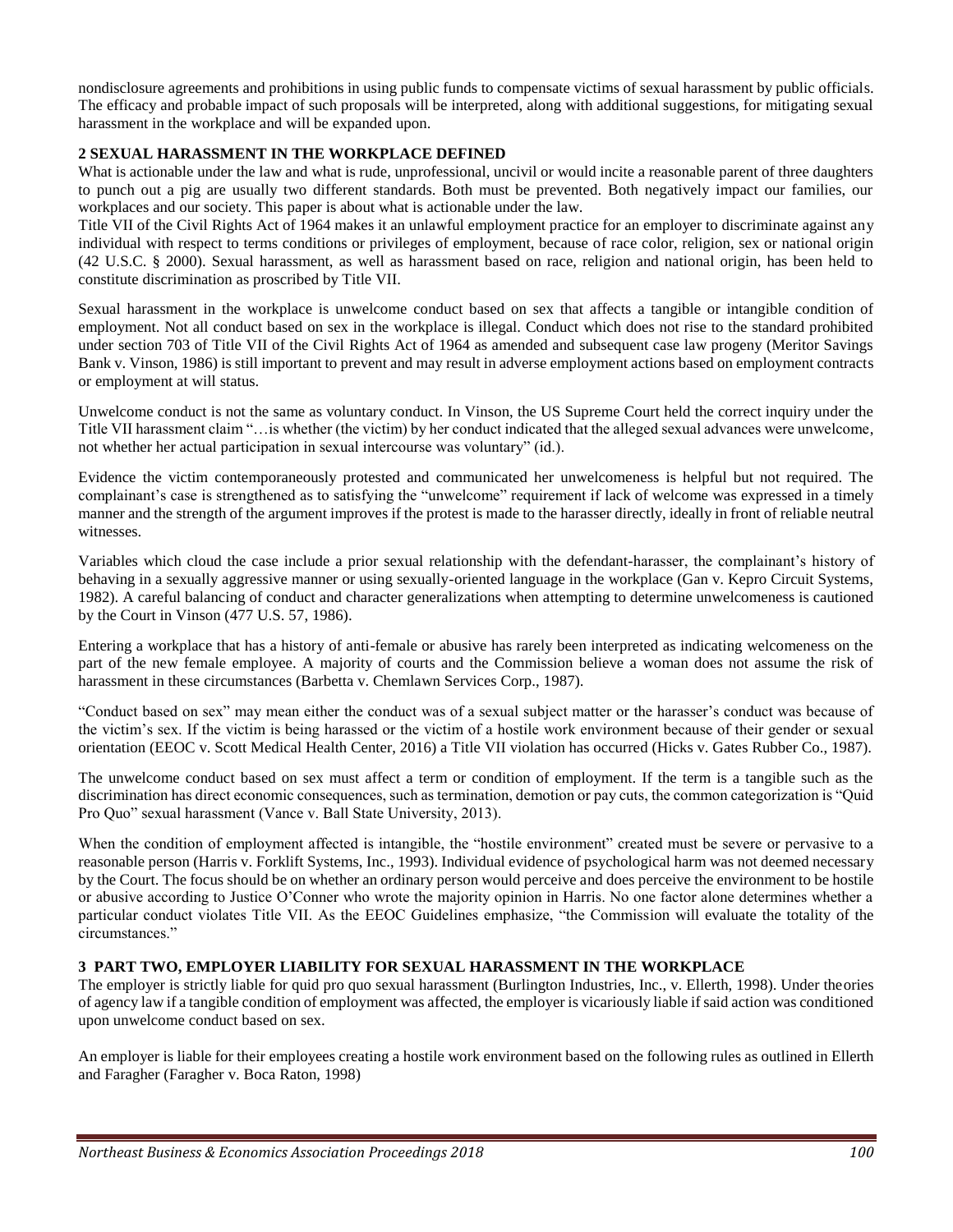- 1) If a hostile work environment is created by a co-worker, vendor, client or other third party in the workplace, the employer is liable if they knew or reasonably should have known of the harassment and failed to stop it (Burlington Industries, Inc., v. Ellerth, 1998; Faragher v. Boca Raton, 1998).
- 2) If a hostile work environment is created by the supervisor of the victim, the employer is vicariously liable subject to the following affirmative defense. If the employer can prove reasonable care to prevent and correct the harassing behavior and the employee/victim failed to take advantage of any preventive or corrective opportunities that could have avoided or reduced the harm the employer may avoid liability (Farragher v. Boca Raton, 1998).

The definition of "supervisor" was a subject of dispute among the circuits until 2013. In Vance, the Court held that for purposes of Title VII vicariously liability for a hostile work environment, "supervisor" only if the person is empowered by the employer to take tangible employment actions against the victim (Vance v. Ball State University, 2013).

With the definition of "supervisor" settled by Vance, the most common issues of fact once the severe or pervasive according to a reasonable person hostile environment has been established is what actions must an employer take to successfully satisfy the affirmative defense established by the Court?

Reasonable care to prevent the harassment is the first prong. A viable grievance procedure effectively disseminated is part of the minimum action expected to establish compliance. A viable grievance procedure includes:

- 1) an unequivocal statement that harassment will not be tolerated,
- 2) a definition of prohibited harassment,
- 3) examples of what constitutes harassment,
- 4) a description of a reporting system that includes multiple modes of communication and multiple responsible people to report to,
- 5) a statement that reports of alleged harassment will be promptly acted upon and kept confidential as much as possible under the law,
- 6) a statement that retaliation against anyone who submits a report or acts as a witness will be protected from retaliation and
- 7) a warning that anyone who retaliates against a complainant or witness of a harassment report will be disciplined appropriately (Feldblum & Lipnic, 2016).

As noted in Faragher, the viable grievance procedure must be effectively communicated to the employees. Effective dissemination includes not just availability, but timely communication in a manner likely to be received by the intended employees (Farragher v. Boca Raton, 1998).

Courts have additionally looked at the proactive efforts the employer has undertaken to prevent workplace harassment. It has been suggested by some scholars and commentators that employers act more often than not to take actions to avoid liability rather than actually prevent the harassment (Bisom-Rapp, 2018).

The U.S. EEOC Select Task Force on the Study of Harassment in the Workplace reported in 2016 that sexual harassment training alone may not change employees' attitudes about harassment. It further opined that some training might actually have the opposite effect. The task force reviewed 30 years of social science research and found current training programs designed to prevent workplace harassment had resulted in no meaningful improvement. "That was a jaw-dropping moment for us," said EEOC Commissioner Victoria A. Lipnic in a Sunday Session at the Society for Human Resource Management 2016 Annual Conference & Exposition (Folz, 2018)

#### **4 PART THREE, WHY IS WORKPLACE SEXUAL HARASSMENT STILL PREVALENT?**

Surveys indicate that at least one quarter of all women have experienced sexual harassment in the workplace (Langer, 2011). The problem persists across many demographic delineations and professions although certain historically male dominated professions have greater reported incidences of sexual harassment. For example, in the construction industry where women comprise less than 3% of the workforce, a U.S. Department of Labor study found 88% of female construction workers report being sexually harassed (Goss Graves et al., 2014). Even in white collar jobs like medicine and science, surveyed incidences of workplace harassment remain significant. Almost one-third of medical academic faculty reported being subjected to harassment in their workplace (Jagsi et al., 2016). In another report, 64% of survey respondents reported experiencing sexual harassment in their scientific fieldwork setting (Clancy, Nelson, Rutherford, & Hinde, 2014).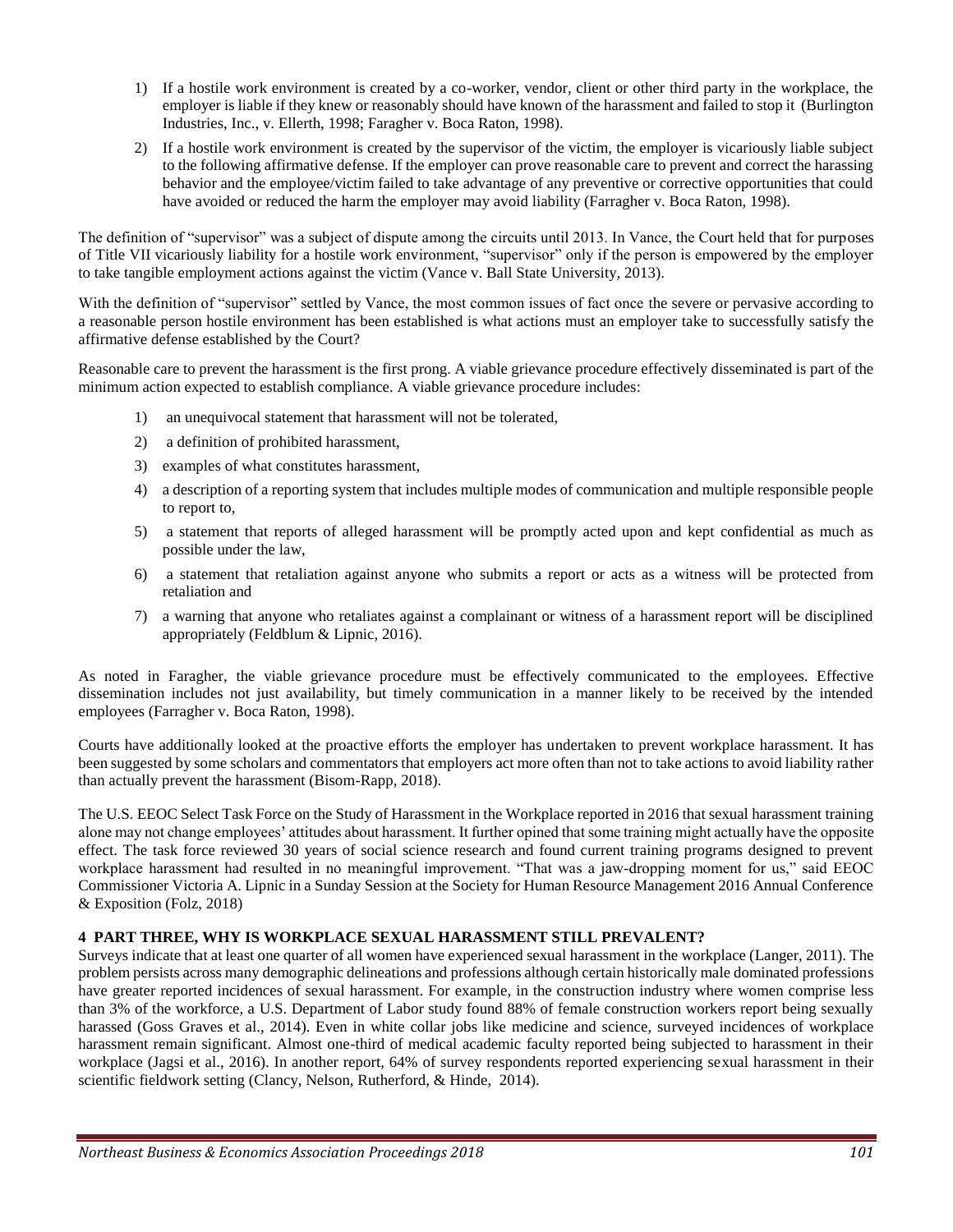According to The Restaurant Opportunities Centers United Forward Together, women working in industries with a higher than average proportion of lower paying jobs reported even more significant instances of sexual harassment. In a study of restaurant workers, two-thirds of female employees and more than half the male employees surveyed reported being sexually harassed by management. In the same study both females and males, 80% and 70% reported being harassed by co-workers and 80% of females and 55% of males reported being victimized by sexual harassment by customers (2014).

Despite these alarming reports, few victims of harassment formally file charges with authorities or even make a formal complaint to their employer. According to studies analyzed by the 2016 EEOC Task force, 87%-94% of victims of workplace harassment do not file a formal complaint (EEOC v. Scott Medical Health Center, 2016).

The EEOC Report reported that employees fail to file reports, "because they anticipate and fear…disbelief of their claim (Lonsway, Paynich, & Hall, 2013); inaction on their claim; receipt of blame for causing the offending action (Fitzgerald, Swan, & Fischer, 1995); social retaliation (including humiliation and ostracism); and professional retaliation, such as damage to their career and reputation" (Barling, & Cooper, 2008). Evidence seems to support many of these concerns.

One study found 75% of employees who raised concerns about workplace harassment faced some sort of retaliatory actions in their workplace. So why #MeToo? Is awareness and willingness to challenge the status quo now experiencing a cultural shift? Maybe not.

In the June 2018 Stanford Law Review open forum on Sexual harassment, Dean Nicole Buonocore Porter, distinguished the victims of Harvey Weinstein and others coming forward to confront their harassers from current victims, "it's important to be realistic about whether the #MeToo movement will lead to any real transformation in workplaces around the country. Many of the people who complained were not current employees of the companies who employed the men who harassed them. For instance, many of the women who accused Harvey Weinstein of harassment and assault were not his employees at the time of the harassment (Desta & Busis, 2018). Many were complaining about harassment that had occurred many years ago, long past the statute of limitations. In short, many of these stories were told for the cathartic effect of telling a story of pain and outrage.

But for women reporting harassment of a current supervisor or coworker, telling their story likely does not have the same cathartic effect. For some women, reporting harassment is fraught with risk (Lawton, 2007), and often brings very little reward. The reason for that is simple—retaliation" (Porter, 2018).

Researchers have posited that while retaliation unfortunately is a realistic response, the fear of retaliation often accomplishes the identical outcome. The likelihood of retaliation, humiliation, professional discrimination, social retribution and the like quite effectively discourages the potential reporting of workplace harassment (Cortina & Magley, 2003). Other studies reported victims who do report sexual harassment may experience organizational indifference, hostility, adverse job repercussions and psychological distress. One researcher testified to the EEOC Task Force, "It is actually unreasonable for employees to report harassment to their companies... reporting is a gamble that is not worth taking in terms of individual well-being" (Bergman, 2015).

In Norm Perception as a Vehicle for Social Change, Princeton Professors Margaret Tankard and Elizabeth Levy Paluck posit why sexual harassment is rarely reported. They explain people have an inclination to behave consistent with social norms. If victims of sexual harassment in the workplace complain or report the victimization and this behavior results in retaliation, humiliation, ostracization and blame, then future victims learn not to report the harassment. The social norm becomes not to report the harassment (Tankard & Paluck, 2016).

#### **5 PART FOUR, WHAT CAN BE DONE**

Mandatory sexual harassment policies, training and expanded employer liability have made only marginal progress at best in eliminating sexual harassment in the workplace. Some academics have advocated expanding anti-retaliation laws (Porter, 2018) and others have advocated making nondisclosure/non-disparagement agreements unenforceable (Berkowitz, 2018). Changes in the law while the focus of this paper; unfortunately, can only accomplish so much. Preventing sexual harassment as well as harassment of all protected classes in the workplace is a societal issue with the most meaningful target for resolution being the corporate culture itself.

The EEOC Select Task Force concluded, "workplace culture has the greatest impact on allowing harassment to flourish, or conversely. In preventing harassment" (Feldblum & Lipnic, 2016). A commitment to a diverse, inclusive, respectful workplace where harassment is not acceptable or tolerated. Leadership supported systems that hold everyone accountable is also critical to creating a workplace free and intolerant of harassment. Finally, leaders must model the desired behavior. Leadership begins at the top and leaders who live by the organizational values they profess create a foundation for maintaining that organizational culture.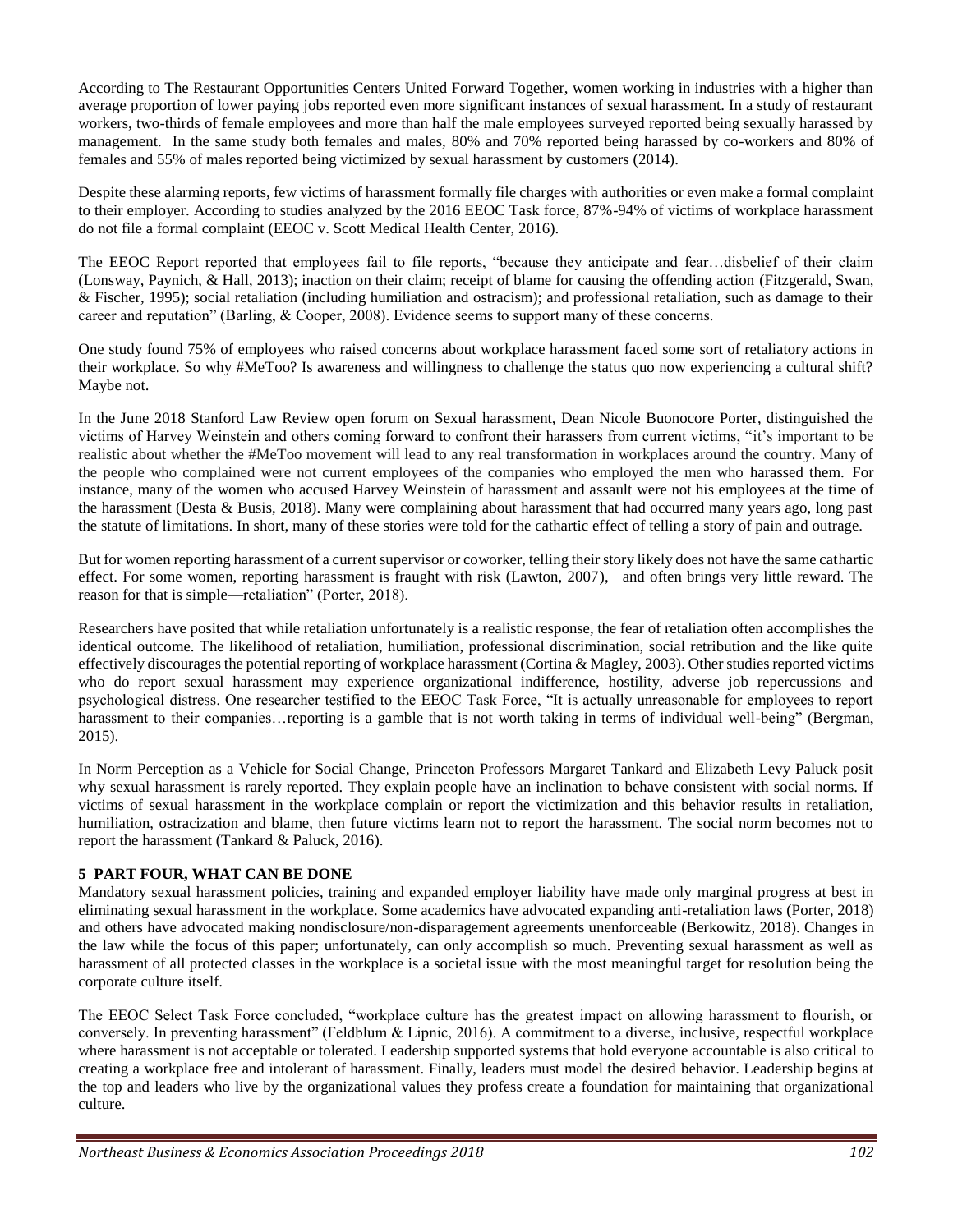#### **6 REFERENCES**

Barbetta v. Chemlawn Services Corp., 669 F. Supp. 569 (W.D.N.Y. 1987)

Barling, J., & Cooper, C. L. (2008). Sexual harassment in organizations: A decade of research in review. In The SAGE handbook of organizational behavior (p. 469). Los Angeles: SAGE.

Bergman, M. E. (2015, June 15). Written Testimony of Mindy Bergman, Associate Professor of Psychology, Texas A&M University. Retrieved August 09, 2018, from https://www.eeoc.gov/eeoc/task\_force/harassment/testimony\_bergman.cfm

Berkowitz, P. (2018, February 23). Non-Disparagement Agreements: Worth It? | New York Law Journal. Retrieved August 09, 2018, from https://www.law.com/newyorklawjournal/2018/02/23/non-disparagement-agreements-worthit/?slreturn=20180706135831

Bisom-Rapp, S. (2018, June 19). Sex Harassment Training Must Change: The Case for Legal Incentives for Transformative Education and Prevention. Retrieved August 08, 2018, from https://www.stanfordlawreview.org/online/sex-harassment-trainingmust-change-the-case-for-legal-incentives-for-transformative-education-and-prevention/

Burlington Industries, Inc., v. Ellerth, 524 U.S. 742 (1998)

Clancy, K. B., Nelson, R. G., Rutherford, J. N., & Hinde, K. (2014). Survey of Academic Field Experiences (SAFE): Trainees Report Harassment and Assault. Retrieved August 08, 2018, from http://journals.plos.org/plosone/article?id=10.1371%2Fjournal.pone.0102172

Cortina, L. M., & Magley, V. J. (2003). Raising voice, risking retaliation: Events following interpersonal mistreatment in the workplace. Journal of Occupational Health Psychology, 8(4), 247-265. doi:10.1037/1076-8998.8.4.247

Desta, Y., & Busis, H. (2018, January 31). These Are the Women Who Have Accused Harvey Weinstein of Sexual Harassment and Assault. Retrieved August 08, 2018, from https://www.vanityfair.com/hollywood/2017/10/harvey-weinstein-accuserssexual-harassment-assault-rose-mcgowan-ashley-judd-gwyneth-paltrow

EEOC v. Scott Medical Health Center., No. 2:16-cv-00225-CB (W.D. Pa. Nov. 4, 2016)

Faragher v. Boca Raton, 524 U.S. 775 (1998)

Feldblum, C. R., & Lipnic, V. A. (2016, June). Select Task Force on the Study of Harassment in the Workplace. Retrieved August 08, 2018, from https://www.eeoc.gov/eeoc/task\_force/harassment/report.cfm

Fitzgerald, L. F., Swan, S., & Fischer, K. (1995). Why Didn't She Just Report Him? The Psychological and Legal Implications of Women's Responses to Sexual Harassment. Journal of Social Issues, 51(1), 117-138. doi:10.1111/j.1540-4560.1995.tb01312.x

Folz, C. (2018, April 11). No Evidence That Training Prevents Harassment, Finds EEOC Task Force. Retrieved August 08, 2018, from https://www.shrm.org/hr-today/news/hr-news/pages/eeoc-harassment-task-force.aspx

477 U.S., at 68-69 (1986)

42 U.S.C. § 2000e-2(a)(1)

Gan v. Kepro Circuit Systems, 27 EPD 32, 379 (E.D. Mo. 1982)

Goss Graves, F., Chaudhry, N., Khouri, L., Frochlich, L., Lane, A., Rao, D., & Hogan, V. (2014). Women in construction still breaking ground. Retrieved August 08, 2018, from https://www.nwlc.org/sites/default/files/pdfs/final\_nwlc\_womeninconstruction\_report.pdf

Harris v. Forklift Systems, Inc., 510 U.S. 17 (1993)

Hicks v. Gates Rubber Co., 833 F.2d 1406 (10th Cir. 1987)

Jagsi, R., Griffith, K. A., Jones, R., Perumalswami, C. R., Ubel, P., & Stewart, A. (2016, May 17). Sexual Harassment and Discrimination Experiences of Academic Medical Junior Faculty. Retrieved August 08, 2018, from https://jamanetwork.com/journals/jama/fullarticle/2521958?utm\_source=TWITTER&utm\_medium=social\_jn&utm\_term=122 2764005&utm\_content=content\_engagement|article\_engagement&utm\_campaign=article\_alert&linkId=45892912

Langer, G. (2011, November 16). One in Four U.S. Women Reports Workplace Harassment. Retrieved August 08, 2018, from http://www.langerresearch.com/wp-content/uploads/1130a2WorkplaceHarassment.pdf